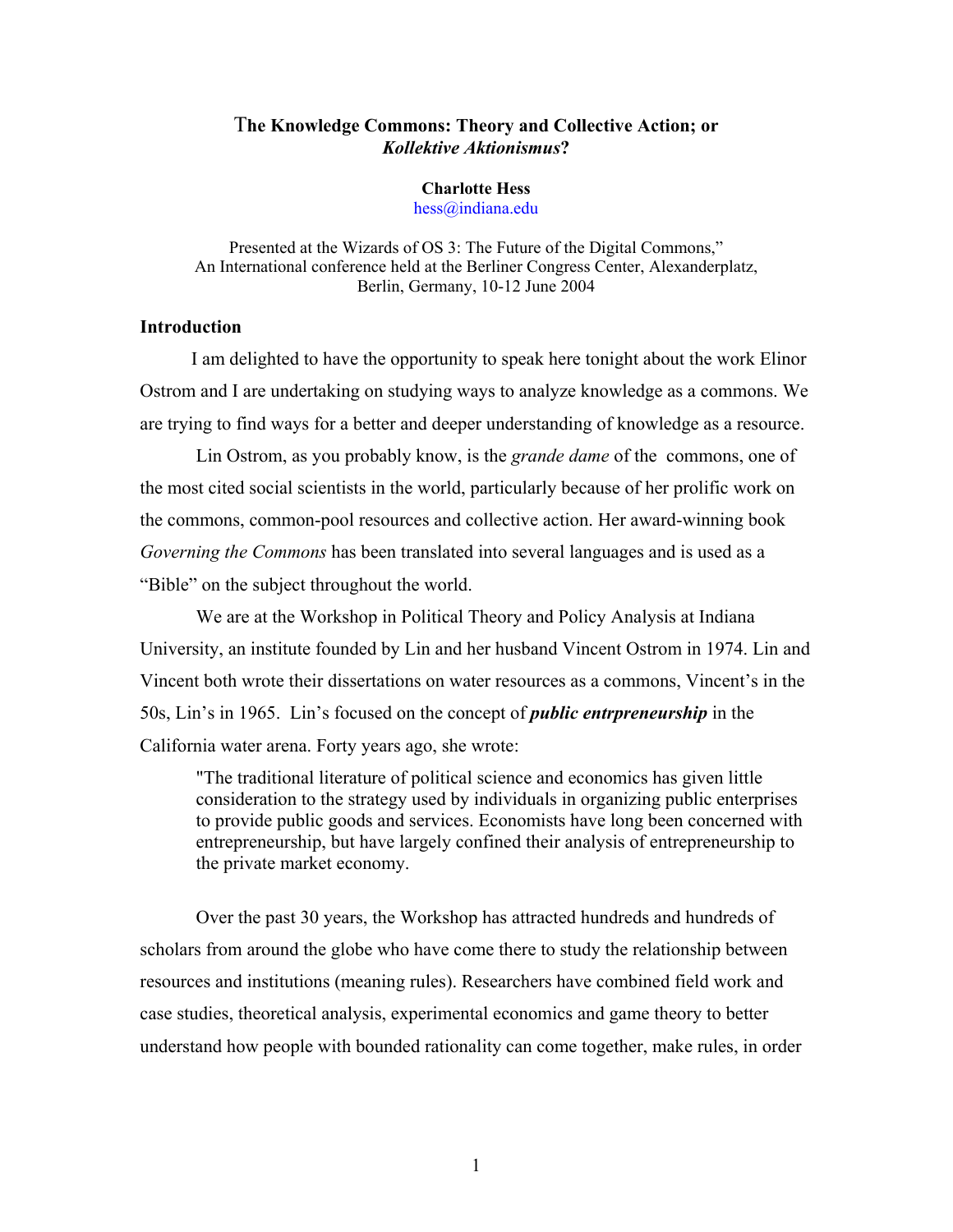share, manage, and sustain (or not) resources – from community forests, grazing lands, and fisheries, to apartment buildings & playgrounds, to genetic code and air slots.

 The Workshop Library contains the world's largest collection specifically devoted to the commons. In 2002 we opened the Digital Library of the Commons (DLC) as a gateway to the international interdisciplinary literature on the commons. It contains a self-publication portal, an archive of recently digitized older commons literature, and a comprehensive bibliography on the commons with 40,000 records and 6000 abstracts. We use Eprints2 and are OAI compliant.

#### **My curious title**

 In the years between Garrett Hardin's "the Tragedy of the Commons" (TOC) in *Science* magazine in 1968 and the first Earth Day in 1972, I was a student at the universities of Munich and Regensburg. I was a young lefty (now I'm an old lefty) and besides studying *Vergleichende Literatur*, I was often in the streets protesting the Vietnam War along with many thousands of my fellow comrades. Engaged in discussions in the local *Kneipen*, my German friends would frequently accuse me and my countrymen & women of *aktionismus*: "*die Amerikaner können nicht die Theorie leiden, die hassen die Theorie– die sind nur aktionisten!*" (Americans can't stand theory, they hate theory – they're just actionists). So at their suggestion, I underwent a year-long sentence to *Kapitalschulin*g (a voluntary association of students who read *Das Kapital*  page by page followed by detailed discussions). I was hoping to breathe in some *reine deutsche theorie.*

Now more than 30 years later I take great pleasure in being on the Theorie end of an aktionismus field. We need to better understand these resources, the communities involved, and the rules-in-use if we want to sustain and preserve them.

But, I have to say, I would like nothing better than to see 50,000-100,000 people out on the streets this evening protesting the corporate/ political war on ideas – theory or no theory! We desperately need more and louder voices.

#### **The Ostrom-Hess Collaboration**

2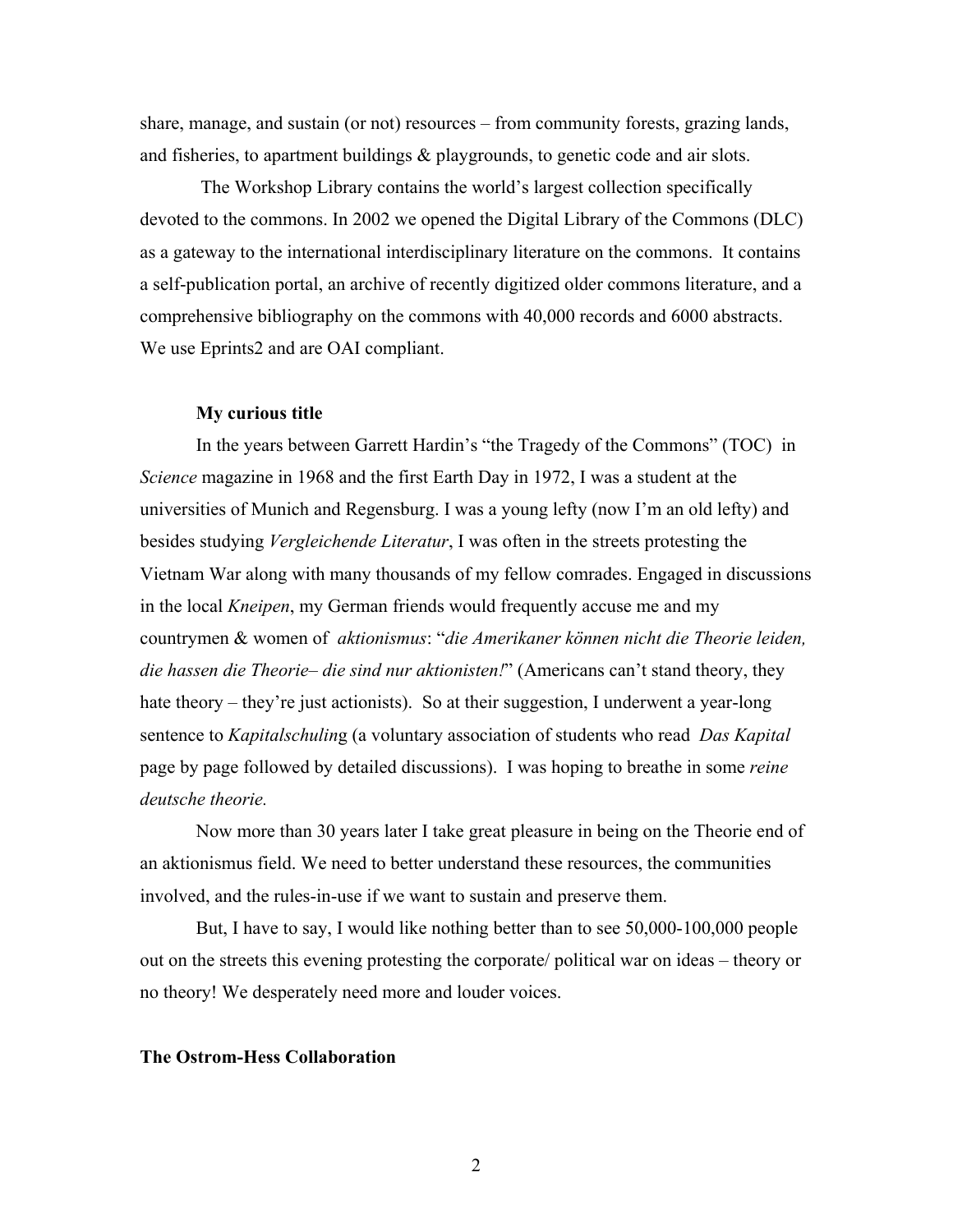What Lin and I are working on is: how can we better get our hands around this elephant – this complex, multi-layered, rapidly changing, global resource of the knowledge commons? Is it possible to draw from the rich corpus of research applied to the natural resource commons in order to illuminate the intellectual commons? Is it feasible to apply similar frameworks and methodologies to study digital ecosystems?

#### **Commons research history**

The dedicated study of the commons (any type of commons) is quite recent. Hardin based his 1968 narrative on an early  $19<sup>th</sup>$  c. article by William Lloyd. (Lloyd, W F. 1837. *Lectures on Population, Value, Poor-laws, and Rent.* NY: Roake& Varty.)

In the early 50s Scott Gordon and Anthony Scott demonstrated the importance of economic analysis to the former biology-field of fisheries. Then only a few others like Ciriacy-Wantrup, until 1968 TOC – the narrative caught on like wildfire. In the early 80s the US National Research Council brought together an international interdisciplinary group of scholars together in order to study why the African region of the Sahel region was eternally confronted by drought.

Was this a classic case of TOC? Or was it more complex than that? (It was more complex). A few years later some of these scholars founded the International Association for the Study of Common Property. Since the late eighties studies on the commons have grown exponentially. Most all of these focus on natural resources: shared land, forests, fisheries, wildlife, pastures, agricultural fields, water resources and irrigation systems. These are the traditional commons, still robust today, where sustainability of the resource necessitates cooperation, trust and reciprocity.

There are now literally thousands of studies on the commons. A majority are still driven by the Hardin narrative:

Hardin was not really describing a commons by rather an open access situation

> There was no communication between the actors The commons is not a quaint medieval system but still thrives today Individuals can be driven by altruism as well as self-interest That issues of heterogeneity and gender affect to outcomes of a resource

> > 3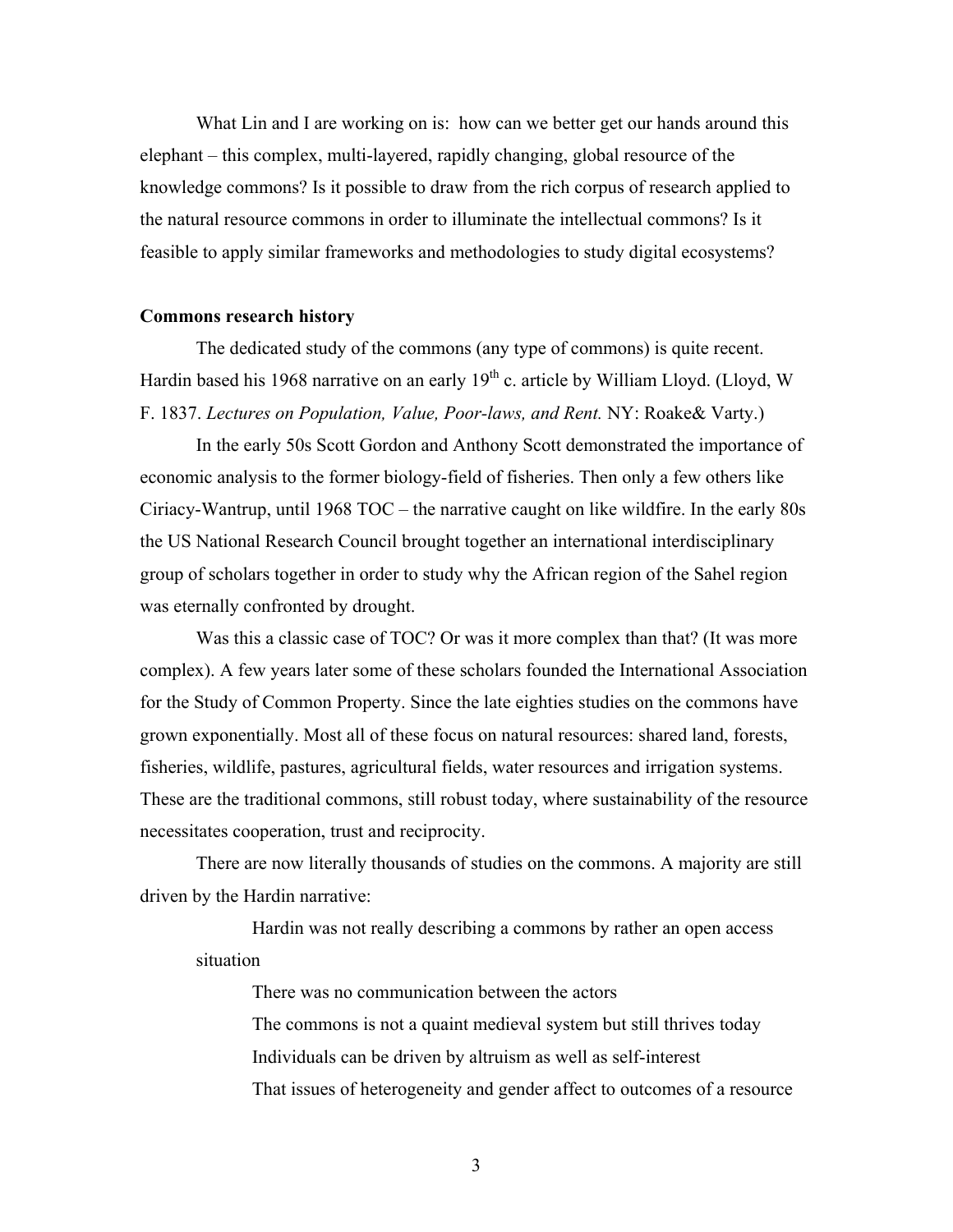There were also parallel studies on the commons: on the history of the European land enclosure movements; and a separate literature on the common good, the village green with the connection of the commons with the democratic process but just about zero overlap with the natural resource commons research.

#### **Global Commons**

In the last ten years particularly we have seen a rapid rise of studies about new types of commons, many of these, global commons:

- Atmosphere
- Outer space
- Antarctica
- Deep Oceans
- Electromagnetic Spectrum
- Genetic code
- Knowledge & "Digital Commons"

All of these resources have in common that they are traditional public goods (nonrivalrous, low excludability resources)– where **new technologies** have enabled the capture and privatization of those "free" resources. Unlike enduring natural resource commons, these are new commons have no path dependent rules in place and often no dedicated community to protect and manage them.

 Focusing on knowledge and digital information, we might ask: What makes knowledge a commons? And, "how do we recognize these new commons?"

We recognize them when we see traditional, free, and accessible goods now being competed for and enclosed. Knowledge artifacts, facilities, and ideas in their digital form are rapidly moving away from being public goods to becoming *common-pool resources*  (CPRs) that *must be managed* – not by the government or private interests, but by us, the people, the true stakeholders of public knowledge.

 CPRs are resources or goods with high subtractability and low excludability. All of a sudden, in the digital environment, I can take your information and *ideas* – and you can't have them. Knowledge is the classic example used by economists for a public good. Now it is becoming less and less public and more and more fragile—through overpatenting, copyright extension, contracts rather than sales, accidental (broken links),

4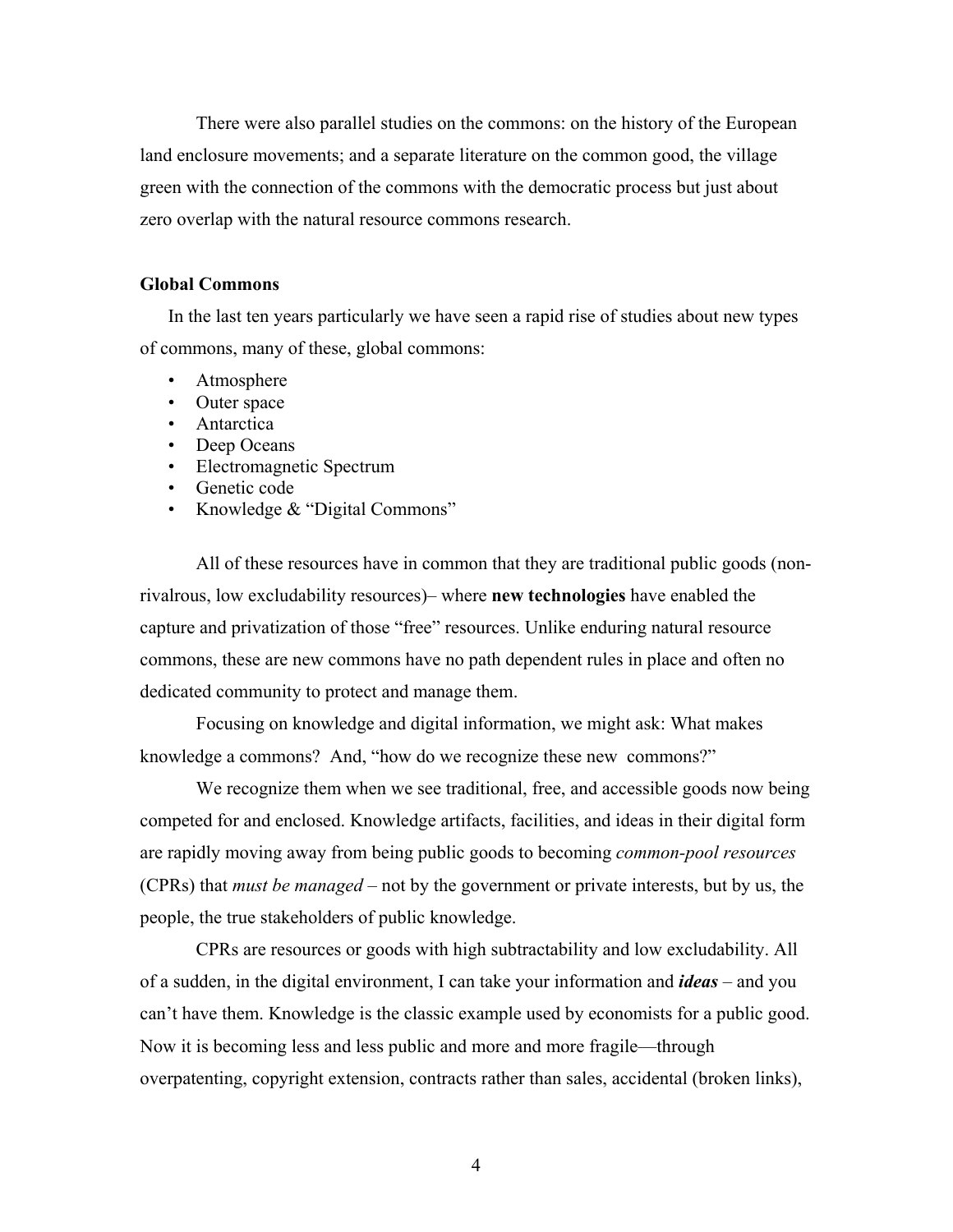arbitrary (publishers' discontinuation of certain journals indexed in a database) and intentional withdrawal of information (Bush administration), carelessness, underfunded archives, publisher centralization, cyberterrorism, and, perhaps most dangerous: public universities morphing from mission-driven to profit-driven institutions.

 There are so many threats on the once robust world of knowledge – the cultural heritage of humankind -- we need a whole army of watchdogs to keep track of it all – and we need hordes of *public entrepreneurs*.

 So there is the more general term of the commons – a shared resource – and the political-economic term of *common-pool resource*. Both of these can have various property regimes. A common-pool resource can be privately or government-owned, for example, owned but when managed and harvested by a community it can still have traits of high subtractability and low exclusion. Often in the commons literature, the term **common property** is used with in reality, commons or common-pool resource is meant.

The term "commons" is useful for referring to *jointness* or *the shared-nature* of a resource. The traits of the digital or knowledge *commons* are:

- There are multiple types of knowledge/ digital commons, such as code, bandwidth, databases, libraries, archives etc; all with different characteristics and communities
- They are shared
- They contain both free and fee-based information
- They contain both public domain and copyrighted materials
- They must be managed to ensure sustainability and protect against threats
- They are linked with freedom and democracy
- They are vulnerable to enclosure and competition for capture

#### **IAD Framework**

The framework we are attempting to apply to the study of the commons and common-pool resources is called **the Institutional Analysis and Development (IAD) framework.** We define institutions as the rules, norms, and behaviors that two or more people use in interacting and making decisions that produce outcomes and consequences.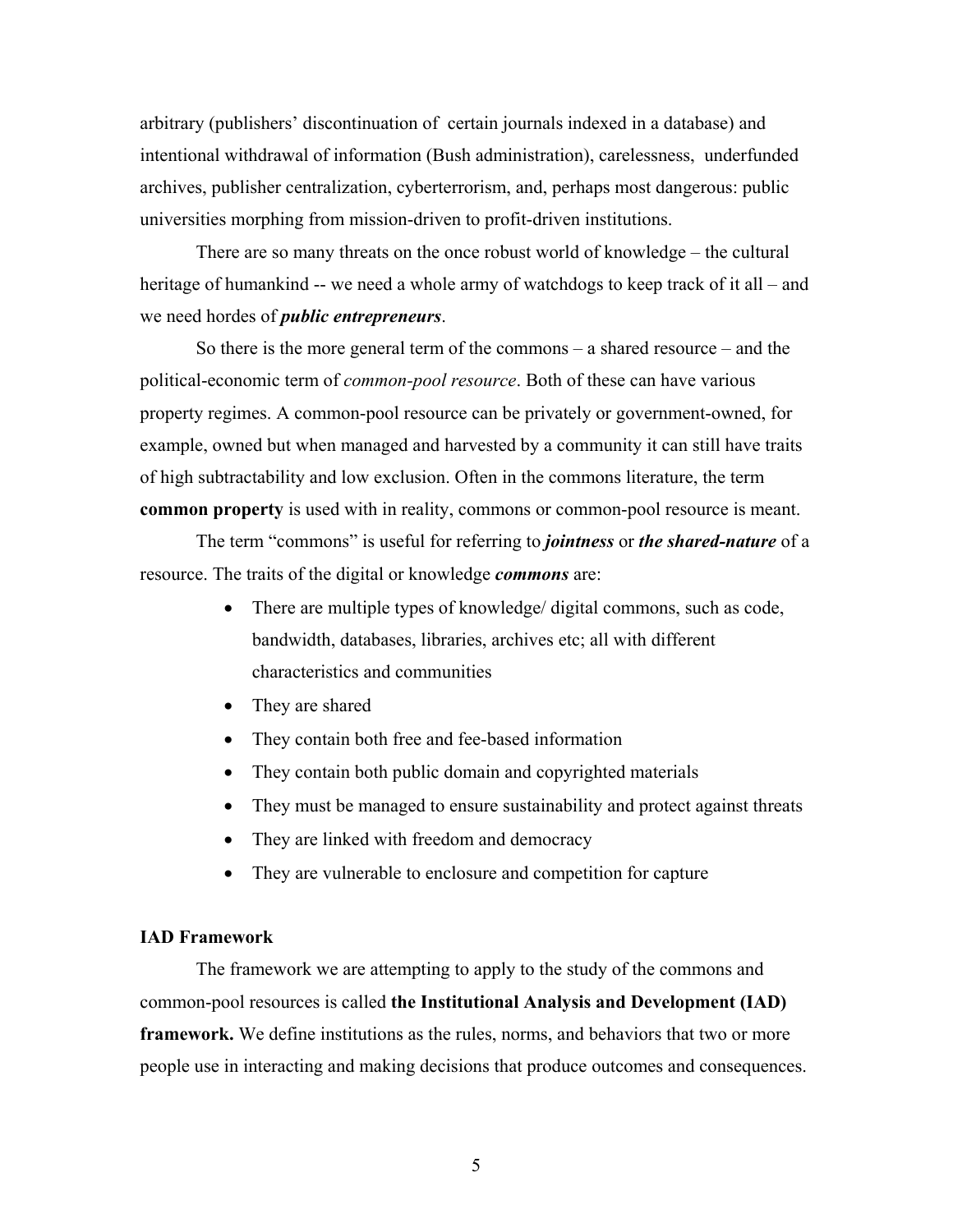The framework looks at the physical characteristics of the resource; the community of users and the rules-in-use. It helps illuminate how patterns of interaction lead to outcomes, how the variables in an action situation lead to patterns of interaction, and how they all can be evaluated. The framework may not be able to make the whole "elephant" visible, but it may help one see interrelated parts more clearly. Its foundations are drawn from the field of political economy, where understanding the effects of rules and decisions on performance is critical. It gives clarity to the knowledge gaps as well as the governance issues. And, the framework allows for the Hayekian analysis of general knowledge with place and time exigencies.



**A Framework for Institutional Analysis**

*Source:* Adapted from Ostrom, Gardner, and Walker (1994: 37).

For more on this framework, please see our papers on the Digital Library of the Commons.

## **New Research Agenda**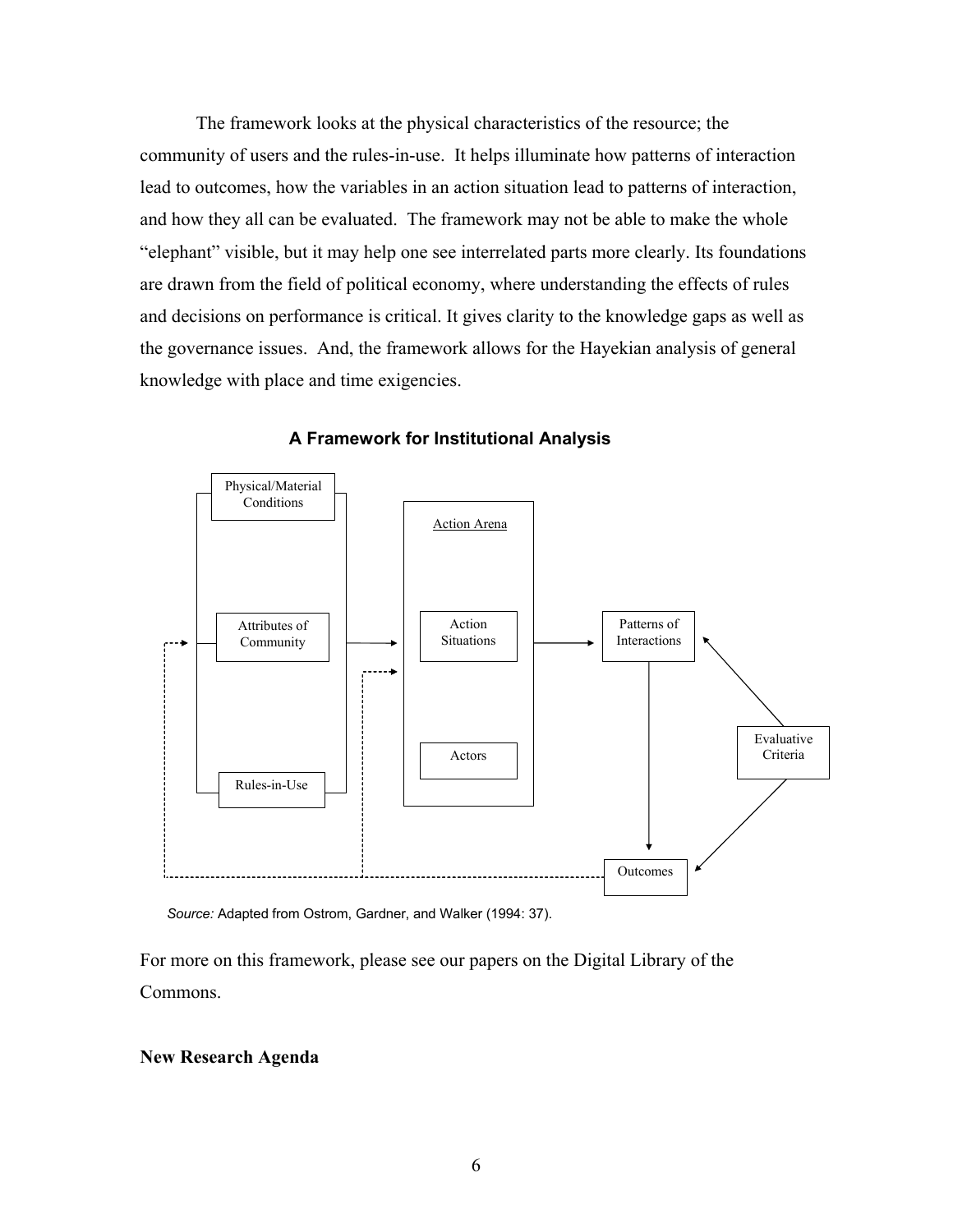What we have found thus far, is that commons research must be interdisciplinary and should draw from the following:

- the vast literature on natural resource commons, including studies of property rights regimes, collective action, gender and heterogeneity studies, etc
- the study of institutions and institutional analysis
- the global commons and international regimes; problems of scaling up
- The growing work on complex adaptive systems, vulnerability analysis, robustness and resilience
- Interdisciplinary studies on trust, reciprocity, social capital, and civil society
- Institutional and ecological economics; contingent valuation and willingness to pay
- The north/south digital divide, inequity, and "common but" differentiated responsibilities" (the norm being used in international treaty-making)

 There are crucial and complex issues involved. Can we, as humans, afford the continuation of privately-owned global resources, such as water, air and knowledge? How do we turn the tide of privatization toward the public good? How do we educate and translate these complex issues to policymakers? What have we learned so far and where do we need to go? How do we evaluate how we are doing?

# **A few closing comments**

 How do we educate people about the importance of the commons, and, specifically, about the threats to the digital commons? The work Lin and I are doing is aimed at the academy and those in the process of generating new knowledge. We focus on how one *studies* the commons. But whether within the academy or with the public at large, I think it is crucial that more and more of us begin to *think* like a commons. We need to consciously build horizontal rather than vertical social structures – much as Lin and Vincent Ostrom did when they design our Workshop: each person must take